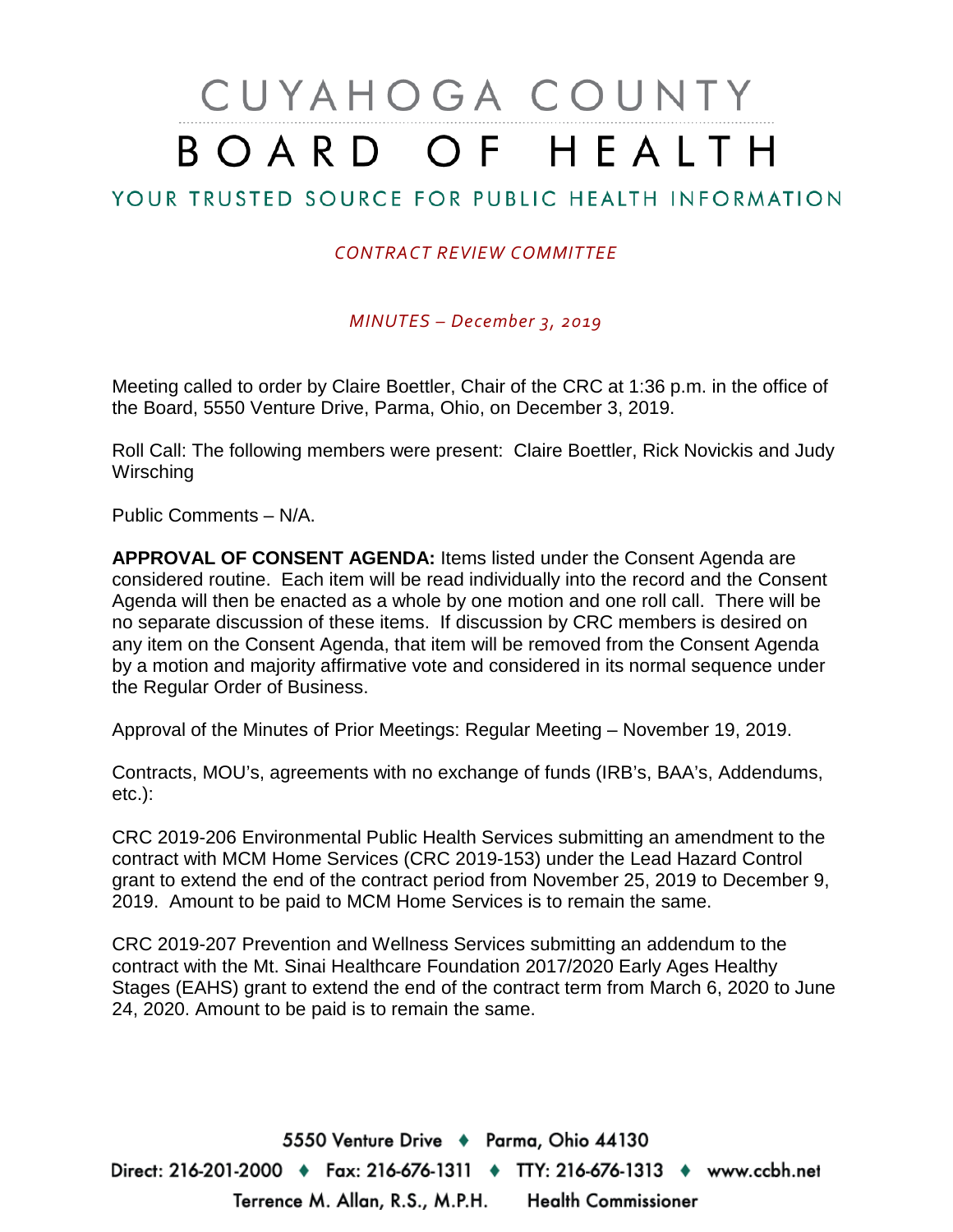It was moved by Judy Wirsching, seconded by Rick Novickis, that the consent agenda, including the minutes of the November 19, 2019 CRC meetings be approved.

The Secretary called the roll:

Ayes: Claire Boettler, Rick Novickis and Judy Wirsching

#### **CONTRACTS AND AWARDS:**

Tabled Items

None

New Items For Review

Bid/Quote Openings ≥ \$25,000.00

**None** 

Bid/Quote Openings < \$25,000.00

Lead Program Bid Openings presented by: Morgan Hammonds

It was moved by Rick Novickis, seconded by Claire Boettler that the following quote (CRC 2019-208) for 12420 Darlington Ave., Garfield Heights, Ohio 44125 be accepted as the lowest and best, and a contract be awarded to Green Home Solutions in the amount of \$12,080.00 (ref. enclosed).

The Secretary called the roll:

Ayes: Claire Boettler, Rick Novickis and Judy Wirsching

It was moved by Judy Wirsching, seconded by Rick Novickis that the following quote (CRC 2019-209) for 20100 Beachview Dr., Euclid, Ohio 44117 be accepted as the lowest and best, and a contract be awarded to C.B. Mullins Construction, Co. in the amount of \$9,300.00 (ref. enclosed).

The Secretary called the roll:

Ayes: Claire Boettler, Rick Novickis and Judy Wirsching

Expenditures: Contracts up to \$25,000.00

It was moved by Rick Novickis, seconded by Judy Wirsching that the addendum (CRC 2019-210) to the contract with Cleveland Rape Crisis Center (CRC 2018-49 & 2018-73

5550 Venture Drive + Parma, Ohio 44130

Direct: 216-201-2000 ♦ Fax: 216-676-1311 ♦ TTY: 216-676-1313 ♦ www.ccbh.net Terrence M. Allan, R.S., M.P.H. **Health Commissioner**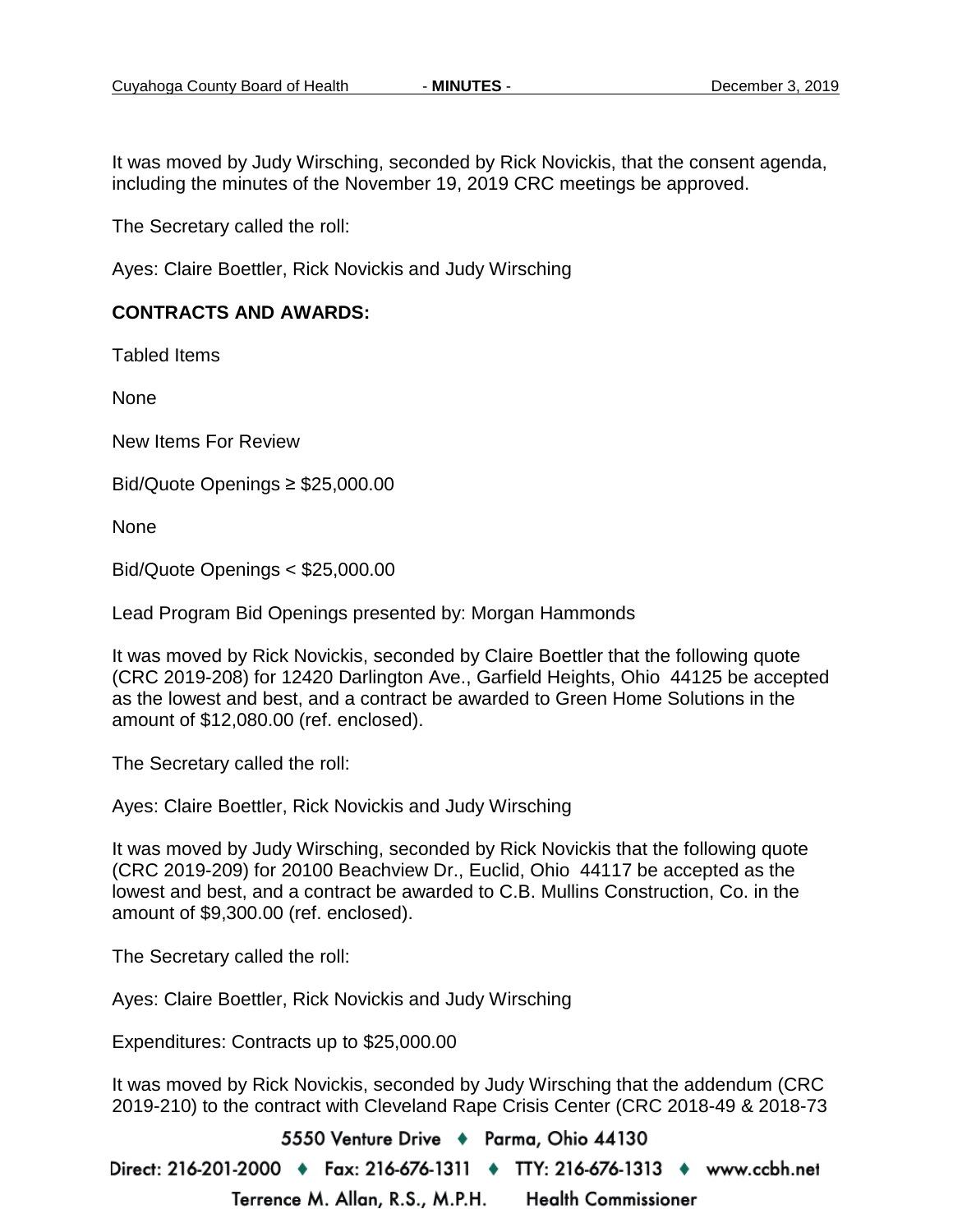& 2018-166 & 201-22) under the 2018/2019 Prevent Premature Fatherhood (PPF) grant to increase the amount to be paid to Cleveland Rape Crisis Center from \$22,300.00 to \$22,400.00 be approved.

Presented by: Brandy Eaton

Purpose: To provide additional youth group sessions on the topics of healthy relationships, consent and role of gender.

Funding Source: 100% reimbursable through the FY2019 PPF grant.

The Secretary called the roll:

Ayes: Claire Boettler, Rick Novickis and Judy Wirsching

It was moved by Judy Wirsching, seconded by Rick Novickis that the addendums (CRC 2019-211) to the following contracts (2019-42) under the 2019/2020 HRSA Ryan White Part A Program grant from March 1, 2019 through February 29, 2020 be approved:

|                                             | Amount to be paid<br>not to exceed: |              |
|---------------------------------------------|-------------------------------------|--------------|
|                                             | From                                | l o          |
| Far West Side (CRC 2019-72)                 | \$3,200.00                          | \$2,000.00   |
| University Hospitals of Cleveland (2019-42) | \$936,170.00                        | \$931,663.00 |

Presented by: Claire Boettler

Purpose: To provide services to low-income, uninsured and underinsured HIV positive persons.

Funding Source: 100% reimbursable through the FY2019 HRSA Ryan White grant.

The Secretary called the roll:

Ayes: Claire Boettler, Rick Novickis and Judy Wirsching

Revenue Generating Agreements up to \$25,000.00

None

Contract Rescissions

None

Other Business.

5550 Venture Drive + Parma, Ohio 44130

Direct: 216-201-2000 ♦ Fax: 216-676-1311 ♦ TTY: 216-676-1313 ♦ www.ccbh.net Terrence M. Allan, R.S., M.P.H. **Health Commissioner**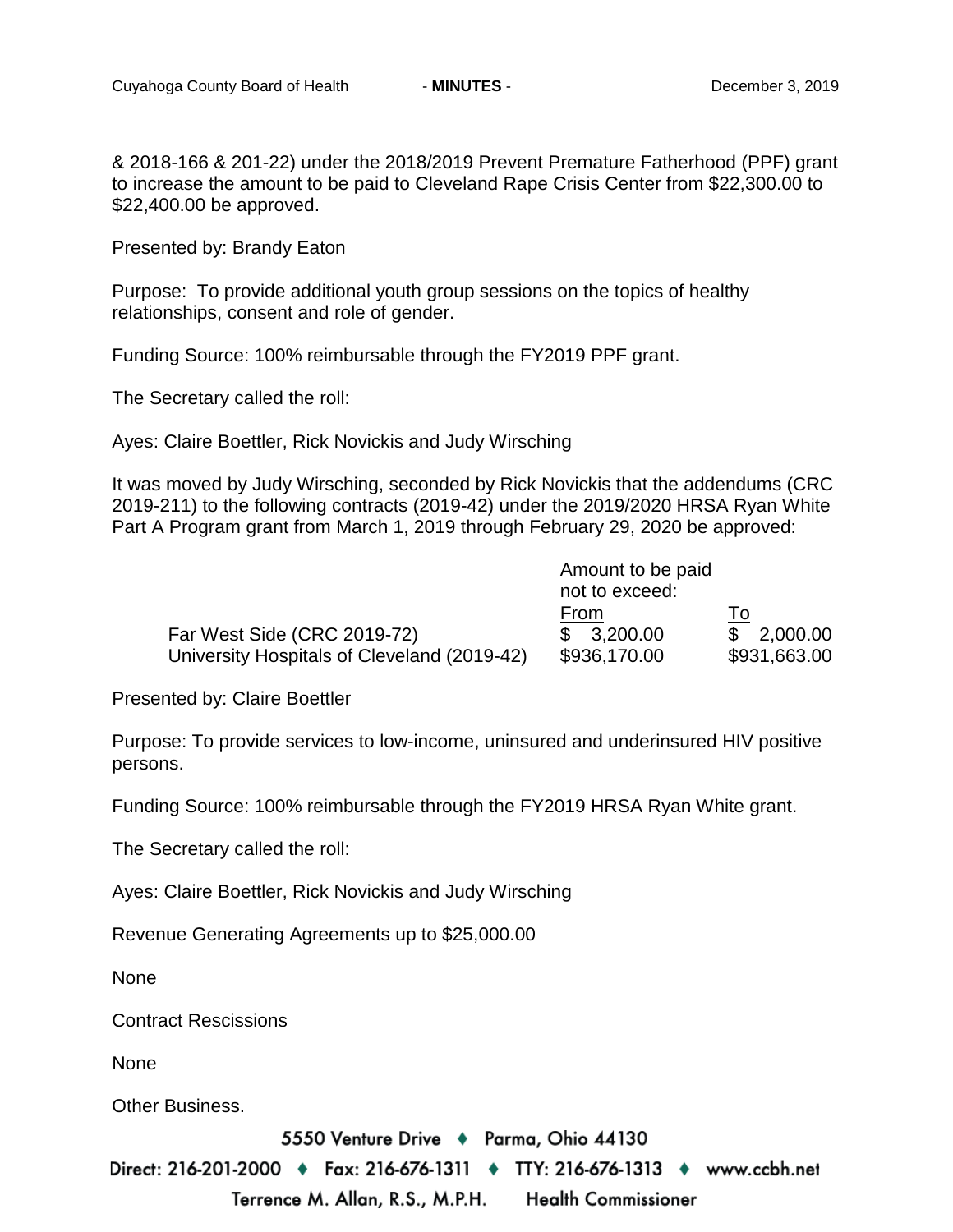Public Comment - N/A.

Thereupon, it was moved by Rick Novickis, seconded by Judy Wirsching, that the following Motion be adopted:

BE IT RESOLVED that the meeting be adjourned at 1:43 p.m.

The Secretary called the roll:

Ayes: Claire Boettler, Rick Novickis and Judy Wirsching

**Committee Chair** 

Clerk

5550 Venture Drive + Parma, Ohio 44130 Direct: 216-201-2000 • Fax: 216-676-1311 • TTY: 216-676-1313 • www.ccbh.net Terrence M. Allan, R.S., M.P.H. **Health Commissioner**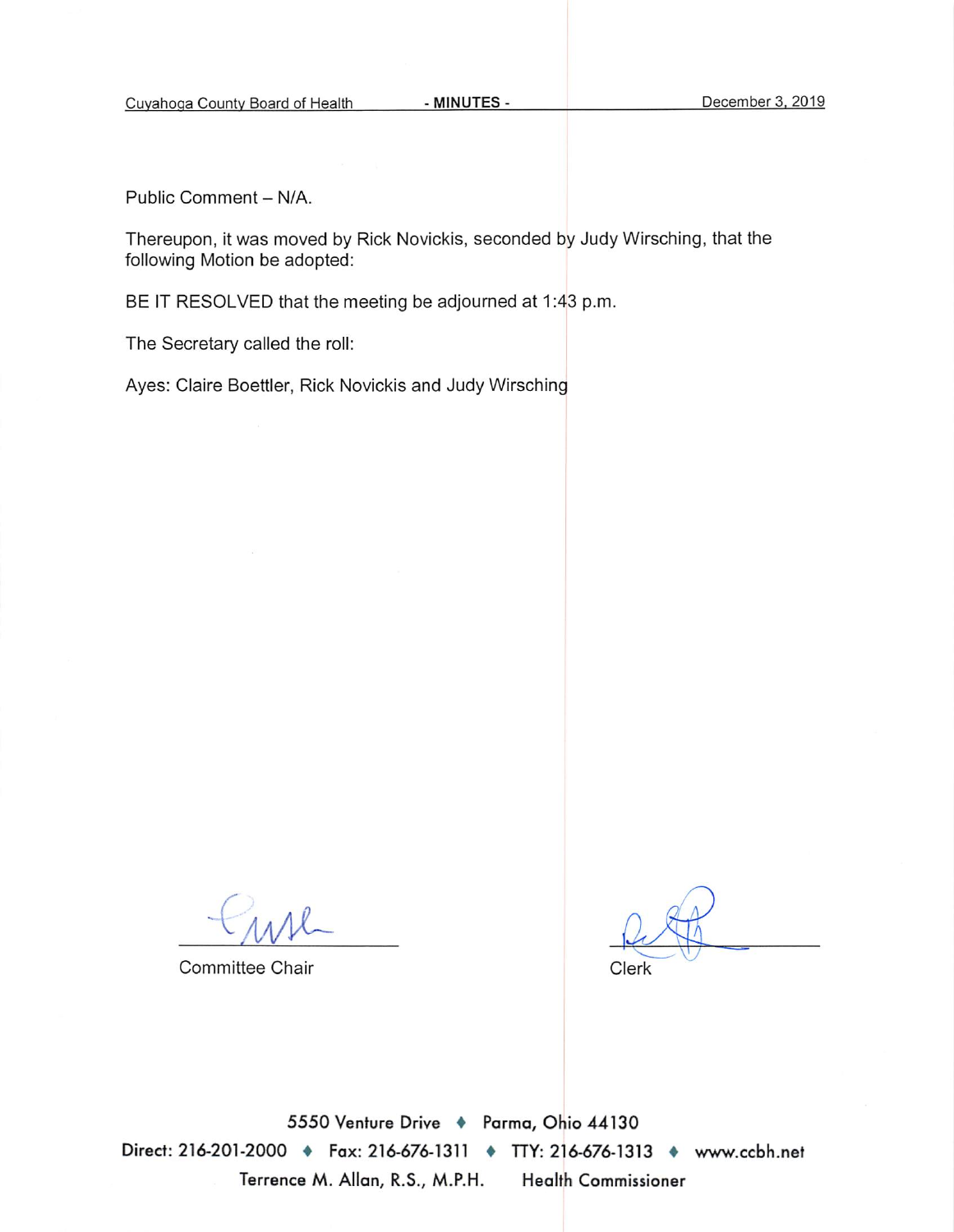# **CUYAHOGA COUNTY DISTRICT BOARD OF HEALTH**

## **QUOTE RESULTS**

#### **Project Address**

**Name: Address: City,State, Zip:** Garfield Heights, Ohio 44125 **CRC No:** CRC 2019-208 Amanda Avant 12420 Darlington Ave.

**The following quotes were received and opened:**

| <b>NAME OF CONTRACTOR</b> | <b>QUOTE</b> | <b>LEAD</b>    | HH             | <b>MATCH</b> |
|---------------------------|--------------|----------------|----------------|--------------|
| <b>American Builders</b>  | \$13,025     | \$6,875        | \$6,150        | \$500        |
| <b>CB Mullins</b>         | \$13,105     | \$7,105        | \$6,000        | \$500        |
| <b>GHS</b>                | \$12,080     | \$7,700        | \$4,380        | \$500        |
|                           |              |                |                |              |
|                           |              |                |                |              |
|                           |              |                |                |              |
|                           |              |                |                |              |
|                           |              |                |                |              |
|                           |              |                |                |              |
| <b>ESTIMATE:</b>          | \$10,700.00  | 6,650.00<br>\$ | 4,050.00<br>\$ |              |

**Recommended award:** Green Home Solutions